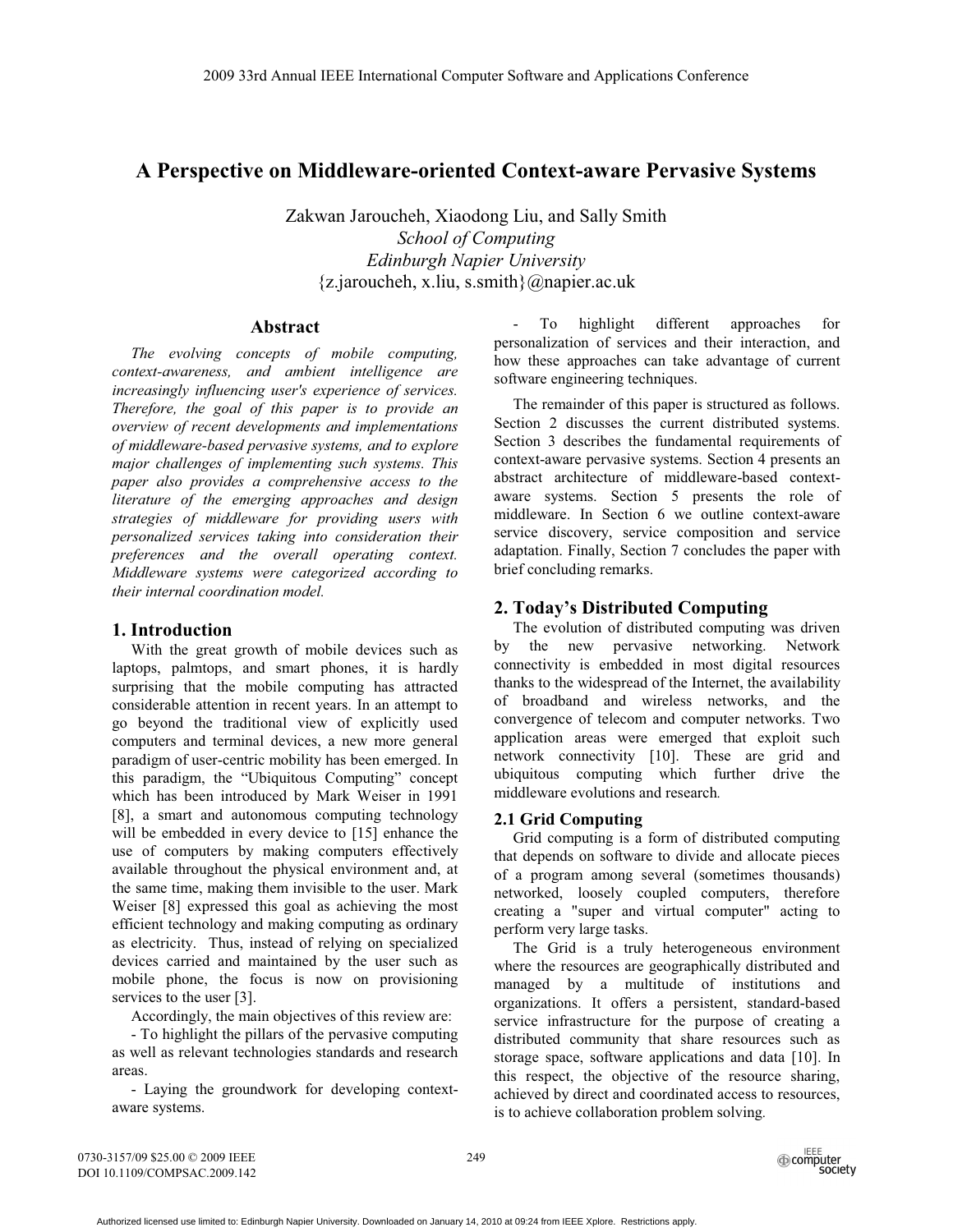### **2.2 Pervasive Computing**

The vision of "disappearing technologies", pioneered by ubiquitous computing [8], adopts the idea of building smart environments where computing and communication facilities are "everywhere", being embedded in almost every surrounding object and can be seamlessly accessed "every time".

This vision is becoming reality [10] thanks to the great evolution of software and hardware technologies (e.g., wireless networks, mobile computing, and agents).

# **3. Requirements of Pervasive Contextaware Systems**

Context-aware applications bring to light several architectural design challenges. In the following we present some of the new kind of requirements that have to be treated by the pervasive context-aware systems:

### **3.1 Coordination**

In decentralized setting of pervasive environments, resources need to be able to coordinate, from the application to the network layer. Furthermore, coordination must be supported in a decentralized way to avoid reliance on a specific infrastructure whose accessibility cannot always be guaranteed in mobile and open network [10]. In other words, without a single controlling entity, the coordination of adaptations among individual components or subsystems becomes a major design consideration, with cross-cutting impacts on numerous functional and non-functional properties [16].

### **3.2 Interoperability**

The vision of pervasive computing requires a very large range of devices and software components to interoperate seamlessly. Interoperability is required at all levels of ubiquitous computing [15]. On the application level, mobile client applications must discover and interoperate with application services available to them at their present location. However, these services will be developed upon a range of middleware types and advertised using different service discovery protocols unknown to the application developer [18]. Therefore, interoperability on the middleware level is also required.

## **3.3 Heterogeneity/Transparency**

In ubiquitous world, we can identify two main types of heterogeneity:

*- Hardware heterogeneity*: Applications must be aware of two kinds of heterogeneity [11]. The first one relates to the computational environment offered by the context in which they are running (e.g. the bandwidth offered by the communication medium). The second one concerns the device itself: the same communication infrastructure can be accessed by a large variety of devices which are all homogeneous in terms of basic resources and functionalities, but different with respect to quantitative and qualitative characteristics (e.g., memory size, computational power, etc.).

*- Software heterogeneity*: heterogeneity of software is expressed by a diversity of software structures, component models, interface technologies and languages [15].

#### **3.4 Mobility**

The focus in mobile computing research should consider four types of mobility: device mobility, "personal mobility", service mobility, and code mobility. In general, mobility results in context change which may affect how clients consume the services and how the provider serves them [19].

#### **3.5 Survivability & Security**

In ubiquitous world, the behavior of components may be unpredictable because of changes in the environment (e.g. network connection failure, services failure to provide the expected functional and/or nonfunctional qualities, etc.). This is why we see an increasing interest towards self-healing solutions [7]. A key characteristic of a survivable system is its ability to deliver essential services even in the face of attack, failure or accident [15].

## **3.6 Adaptability**

The need for adaptability in software is growing, driven in part by the emergence of pervasive and autonomic computing [14]. Software services must adapt to different kinds of terminals and networks. They also have to handle dynamically emerging and evolving contexts and user preferences. Due to mobility in ubiquitous environment, dynamically changing conditions make adaptability a big challenge [15].

#### **3.7 Autonomic Behavior**

Autonomic computing becomes critical to managing mobile devices at the wireless edge, and also in managing large-scale computing centers.

Traditional instructive systems with their passive, deterministic, context-free, and pre-programmed nature are suggested to be replaced by autonomous computing systems, which are active in nature and implement nondeterministic, context-dependent, and adaptive behaviors.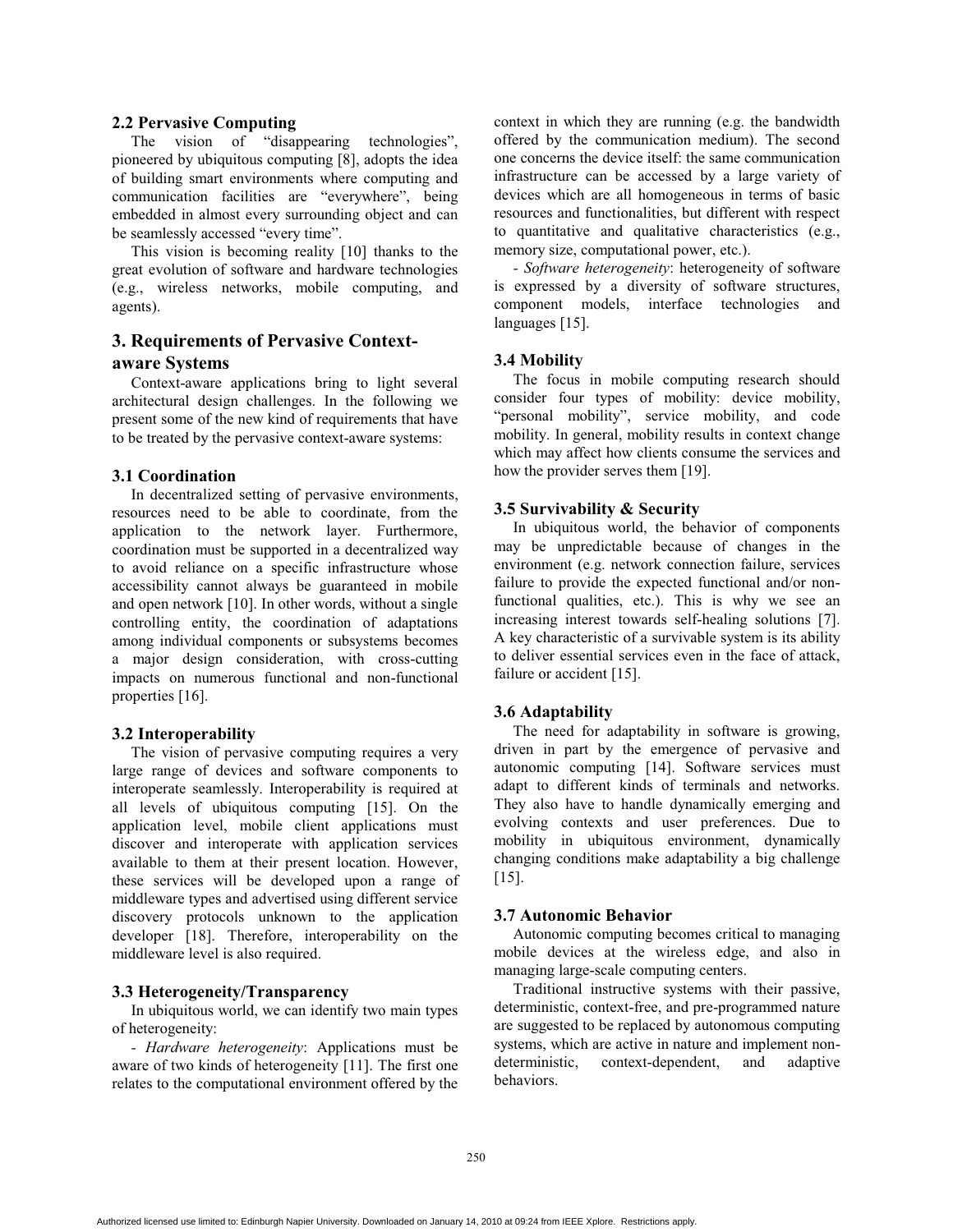#### **3.8 Scalability and Resource-discovery**

Pervasive systems may include a large number (potentially tens of thousands) of distributed components or subsystems [16]. The mobility and availability of a potentially this infinite number of heterogeneous resources at the same time entail requirements such as scalability and resource-discovery [10].

## **3.9 Context-awareness**

## **3.9.1. Defining Context-awareness**

Context can be defined as [4] meta-information to characterize the specific situation of an entity, to describe a group of conceptual entities, and to partition a knowledge base into manageable sets or as a logical construct to facilitate reasoning services.

As stressed by the ubiquitous vision, distributed systems need not only to adapt to the change in the available resources, but also to the users' preferences and profiles over time and the physical environment. This ability is generally referred to as contextawareness [10].

Obviously, context-awareness is central to ubiquitous computing that aims at delivering applications to end-users in an opportunistic way, with the best quality possible. Therefore, development of context-aware systems requires: context management as well as context-based adaptation [10].

Furthermore, in ubiquitous environment, we can define context-awareness as [12]: the capability of a context-aware system or middleware to provide anytime access to heterogeneous, distributed, and unanticipated context information in global scale and for distinct scenarios.

The question now is how the many parameters defining the context of a service request and acquired from different sources (i.e. user, device and environment profile) can be formally represented, managed and integrated to be used by the upper service layer for adaptation?

Wang et al. [2] identified a set of necessary functional elements that context-aware systems have to support:

*- Context acquisition*, which concerns mechanisms to obtain the context data from different context sources.

*- Context modeling*, which forms the basis for context sharing and interpretation. Current context models differ in the expressiveness they support and the types of context they represent [20].

*- Context Aggregation*: Based on a shared context model, context aggregation merges interrelated information gathered from different sources and enable further data interpretation, and alleviating contextaware services from overhead caused by querying from distributed context sources.

*- Context Interpretation*: The low-level information needs to be interpreted to derive high-level context understood and utilizable by services.

*- Context Query*: Context-aware services need a mechanism to access to interrelated information spread across distributed context repositories.

#### **3.9.2. Characteristics of Context Information**

One of the main design considerations of contextaware systems is the operating context representation to capture its features. Such a representation has to be flexible and powerful to allow applications to easily react at provision time to the frequent context changes.

In [8, 19], contextual information resides at three levels:

- The environment level enables defining the overall environment context.

- The service level models and manages the context surrounding individual services offered over mobile devices.

- The resource level presents the context of resources on which the services are to operate.

## **3.9.3. Context-aware Personalization**

Mobile devices enable users access a wide range of services without guiding them through their actual demand. Thus, to provide mobile users with an acceptable and affordable set of services and information the offered set must be custom-tailored to the individual needs. In other word, they must be personalized. Two important categories of personalization motivation can be identified: personalization to facilitate work and personalization to accommodate social requirements.

#### **3.9.4. Personalization Approaches**

We can distinguish three approaches to achieve personalization:

- Location-based: meaning that a user's location is taken into consideration for service provision.

- Context-aware: meaning that beyond location information, service provision takes into account user's environment context information. Obviously this helps delivering the right service at the right time.

- Situation-aware: meaning that an abstraction of context information could be done by translating this information into logical situation (e.g., being in a car, in a conference room, eating, etc).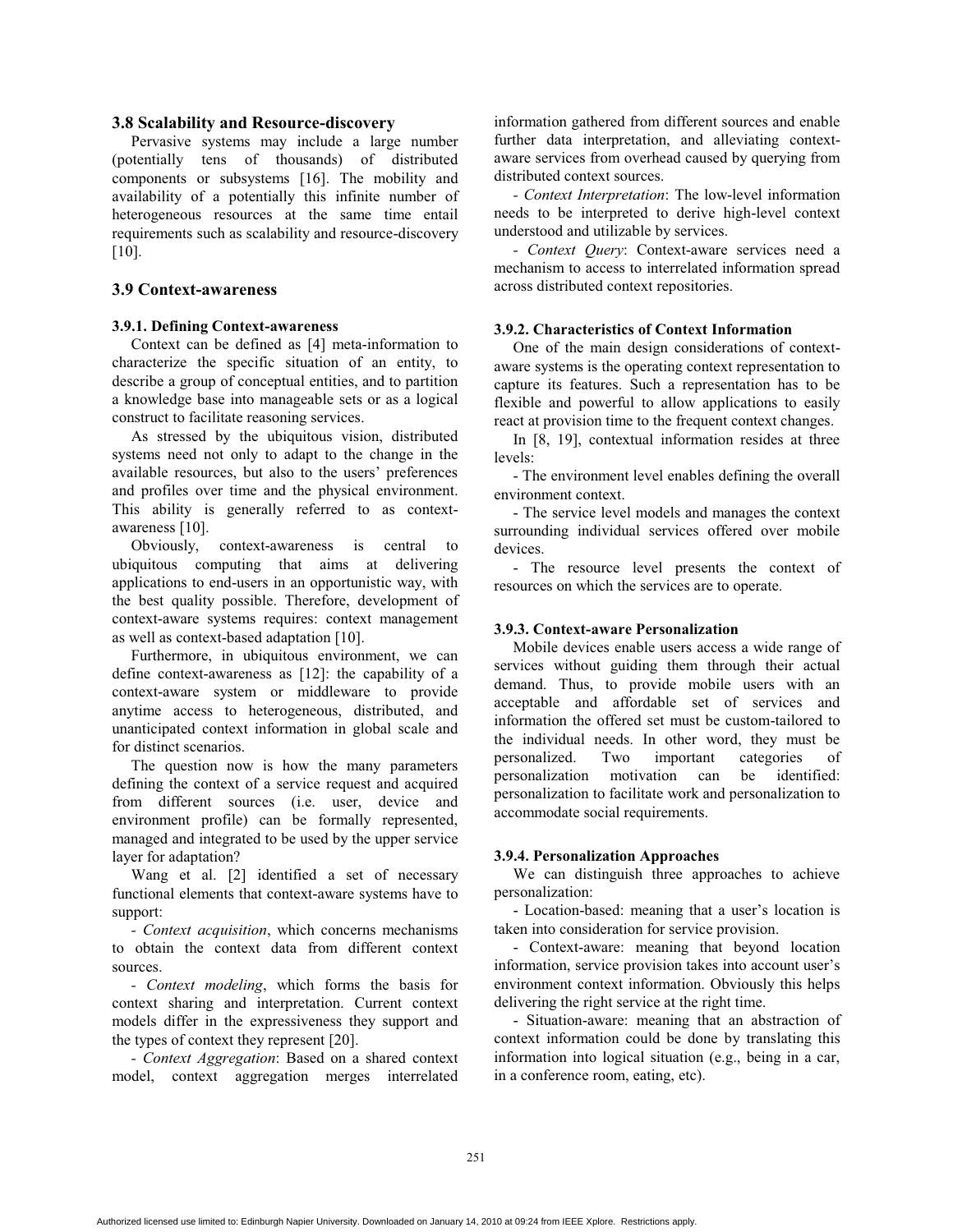# **4. Abstract Architecture of Context-aware Systems**

As a result of literature review that explores the context-aware systems, we present here general layer architecture for context-aware systems. Figure 1 illustrates this architecture which consists of 3 layers: (i) network layer, (ii) mobile middleware layer, and (iii) application layer.



Figure 1. Abstract Architecture of Context-aware Systems

Mobile middleware consists of two parts: generic service set and synchronous and asynchronous communication support. Generic services set include for example, context management, resource management, service discovery, etc. There is no absolute core set of middleware services that all applications require [3].

# **5. Middleware**

## **5.1 Role of Middleware**

Development of ubiquitous applications is a complex and error-prone task because they must cope with heterogeneous infrastructures and with system dynamics in an open network. Middleware role is therefore essential to support mobility and adaptation of applications to the current context [9].

## **5.2 Middleware Categorization**

Middleware platforms can be classified according to the coordination model they implement, as the following [10]:

*- Transactional Middleware*: it offers an interface for running transactions among distributed parties.

*- Tuplespace-based Middleware*: it abstracts distributed tuplespace, which further managed in order to assure non-functional properties like reliability, persistence and scalability.

*- Message-Oriented Middleware*: it provides functionality to publish, select and deliver messages with properties like persistence, real-time performance as well as scalability and security.

*- Remote Procedure Call*: it offers services for: generating client/server stub, marshalling/ unmarshalling data (parameters), establishing synchronous communication as well as assuring nonfunctional properties.

*- Object and Components Oriented Middleware*: it offer tools that: generate stubs from the object (component) interface specification, obtain a reference to a remote object (component) to interact with, to establish synchronous communication, and invoke requested methods (operations) by marshalling and unmarshalling exchanged data.

*- Service-Oriented Middleware*: it supports the development of distributed software systems in terms of loosely coupled networked services. Serviceoriented middleware hides the heterogeneity of the underlying environment by introducing languages for service description and protocols for service discovery and access.

## **5.3 Context-aware Middleware Requirements:**

*- Connection Management*: Due to the frequent disconnection and reconnection of mobile devices Middleware has to provide asynchronous communication. Additionally it has to decouple sender and receiver as well as manage data synchronization.

*- Resource Management*: The limitation of the hardware resources introduces another design constraint on the middleware: Mobile middleware has to be lightweight [3]. On the other hand, it has to efficiently use available resources and avoid overloading the device itself.

*- Context Management*: is responsible for aggregating context information from different sources, storing them in appropriate format, and provide querying and notification support. Mobile middleware must represent context to upper layer and communicate changes until the service layer is reached. It is in this layer the decision takes place about the best way to react to the context change. The middleware should be implemented in such a way as to achieve a trade-off between transparency and awareness [3].

*- Publishing Services*: Middleware should provide a way to publish, in a registry known to all parties, the service description, its context information, and types of contexts it is interested in.

*- Service Discovery*: Middleware should provide the possibility for the client to discover services based on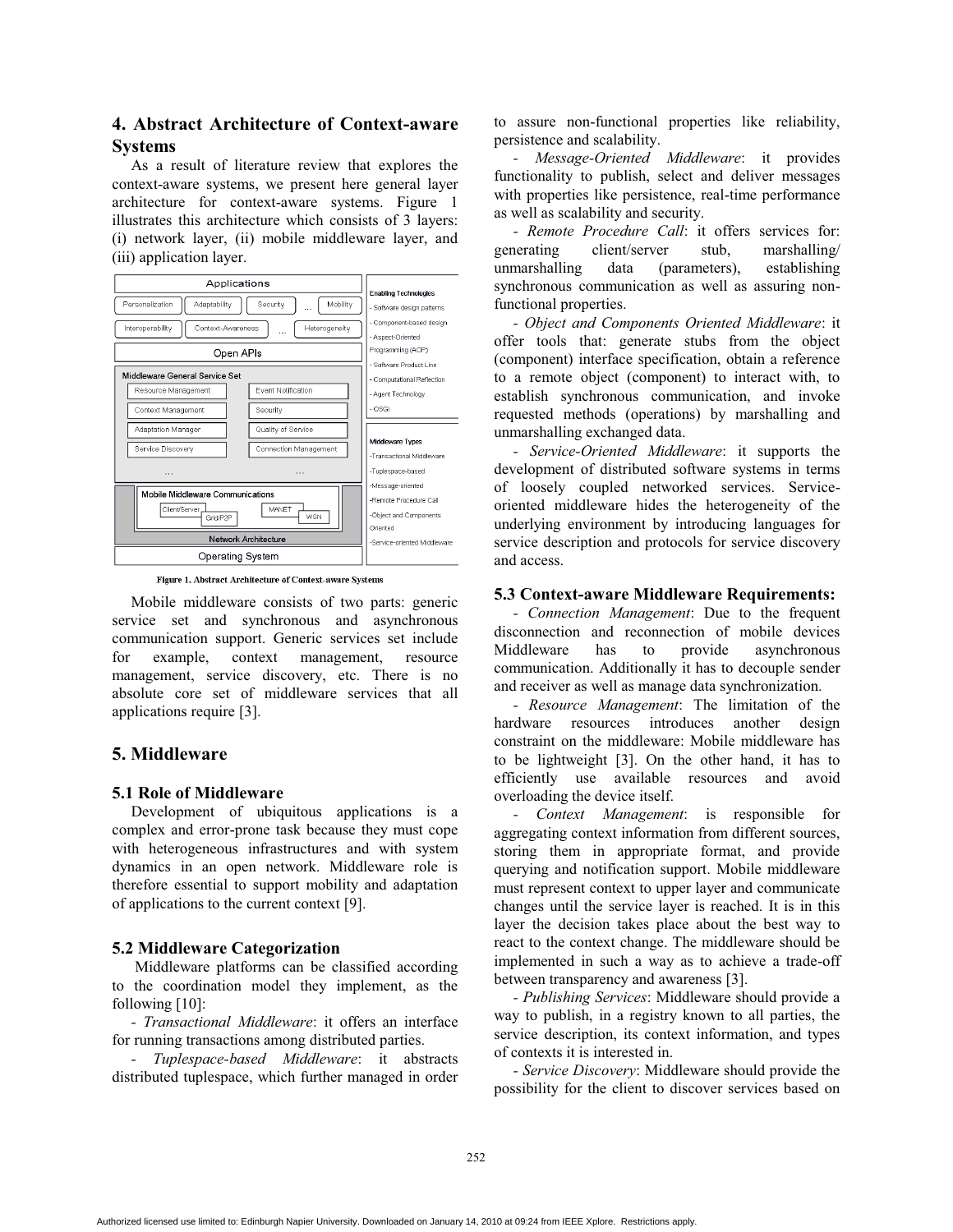the service description, its contextual information or the context it is interested in receiving from the service.

*- Adaptation*: Middleware should provide behavior adaptation triggered by this context change.

*- Reliable Asynchronous Invocation:* middleware should support asynchronous invocation so that clients can send request to service when connected and then later receive response during reconnection phase.

## **6. Developing Context-aware Applications in Pervasive Environment**

Designing and implementing distributed applications for such environment is a complex task [16, 28]. In particular, application adaptation based on context such as environmental factors, device limitations and connectivity, requires the programmer to handle a complex combination of factors that manifest themselves throughout the application [6].

#### **6.1 Context-aware Service Discovery**

In general, we can distinguish three categories of service discovery and interaction platforms [17]:

- Solutions in which discovery protocols are supported by mobile code. That is, after discovery the service is downloaded onto the mobile device where it can operate. Example of such solutions is Jini.

- Solutions where the discovery protocols are integrated with interaction protocols, which are used to invoke the service after the service has been discovered. Examples are: Universal Plug and Play (UPnP) with SOAP, Saturation with Sun Remote Procedure Call (RPC), and Gaia with Common Object Request Broker Architecture (CORBA).

- Solution where the discovery protocols are independent from interaction protocols. These discovery protocols can be integrated with a range of interaction protocols. Examples are: Service Location Protocol, and ReMMoC [17].

It has been shown that incorporating context and situation awareness in service discovery can greatly improve the precision and recall of the discovery results [3], where recall is defined as number of relevant services retrieved in service discovery divided by the total number of relevant services available, and precision is defined as the number of relevant services retrieved in service discovery divide by the total number of services discovered.

### **6.2 Context-aware Service Composition**

#### **6.2.1 Composition in Mobile Environment**

Research in service composition has followed two directions: One direction defines languages to formally describe services and composite services in terms of e.g. service input/output, service constraints and invocation mechanisms. This research also includes developing engines that utilize these languages to generate workflow specifications that compose different services. The other direction concerns development architectures [13] that enable service composition. Based on a declarative description of services, these architectures perform the task of discovering, integration and execution of the relevant services.

Service composition facilities in general, and service composition incorporating personalization and context awareness in particular, offer the potential to simplify the life of the mobile user [1].

#### **6.2.2 On Personalizing Web services Composition**

We can identify personalization from two perspectives, each one raises questions:

- The Web content provisioning perspective raises questions like: what content should to deliver to the user, how to ensure user's privacy, and how to create a global personalization schema?

- Web services provisioning perspective raises questions like: at what level can the Web service be personalized, does Web service personalization occur before or after composition, to what extent can a user personalize a Web service without altering its consistency, and does Web service personalization have to adhere to specific policies? [5].

### **6.3 Context-aware Adaptability**

The need for adaptability in pervasive environment is particularly evident at the "wireless edges" of the Internet where the recurring change of operating context (e.g. wireless signal loss), require from the mobile device software to find compromise approaches to the conflicting concerns such as quality-of-service (QoS) and energy consumption [14].

#### **6.3.1 Adaptation Difficulties**

The difficulty in developing and maintaining adaptable applications is [14] the cross-cutting nature of the adaptive code. That is, the adaptive code tends to crosscut the functional code. Furthermore, developing new adaptable application is more challenging than enhancing existing ones by dynamic aspects not considered during their design.

### **6.3.2 Adaptation Strategies**

Context-aware systems have the ability to seamlessly adapt their behavior according to the environment context. This adaptation may take several forms, spanning: changing internal processing, altering